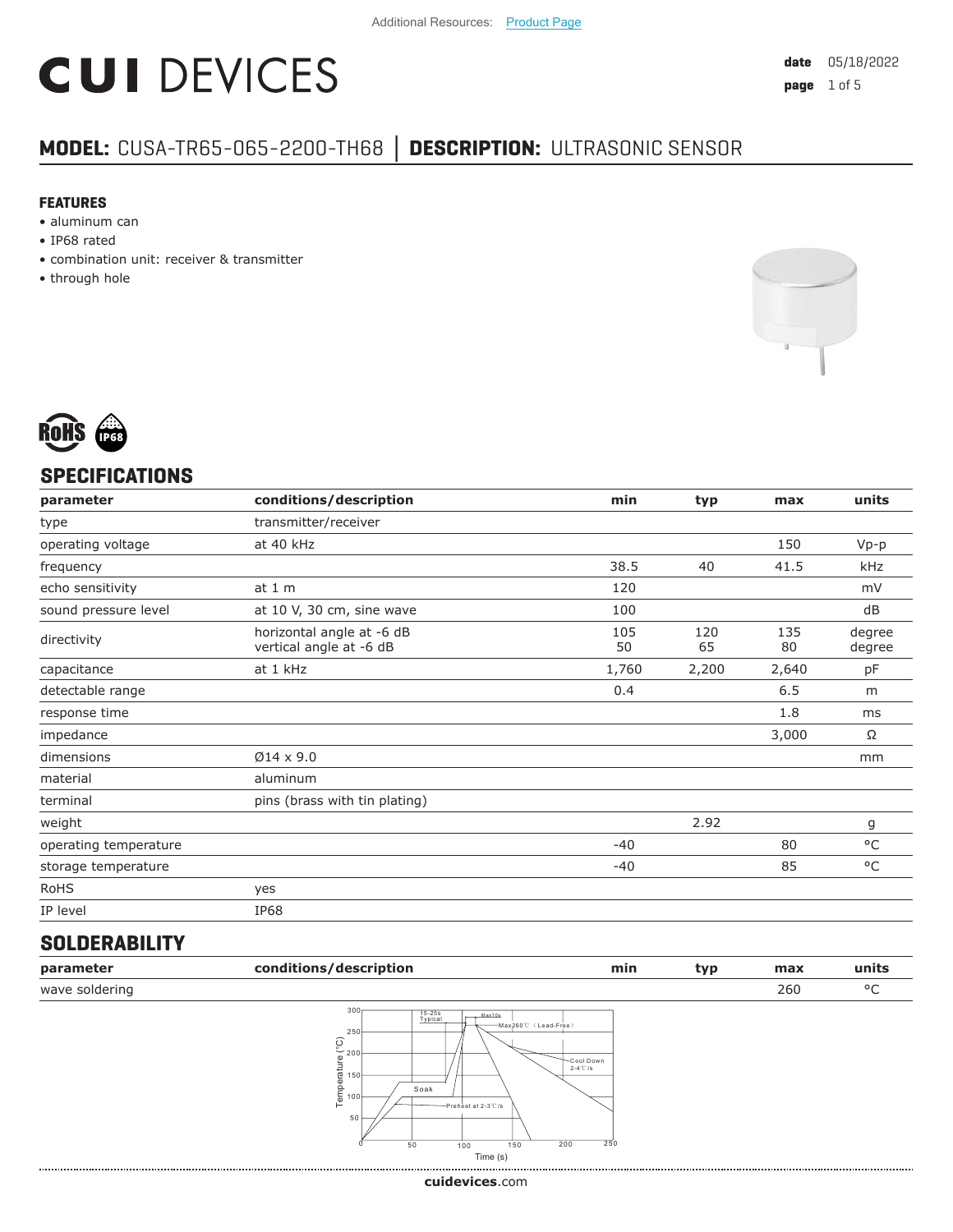#### **MECHANICAL DRAWING**



Recommended PCB Layout Top View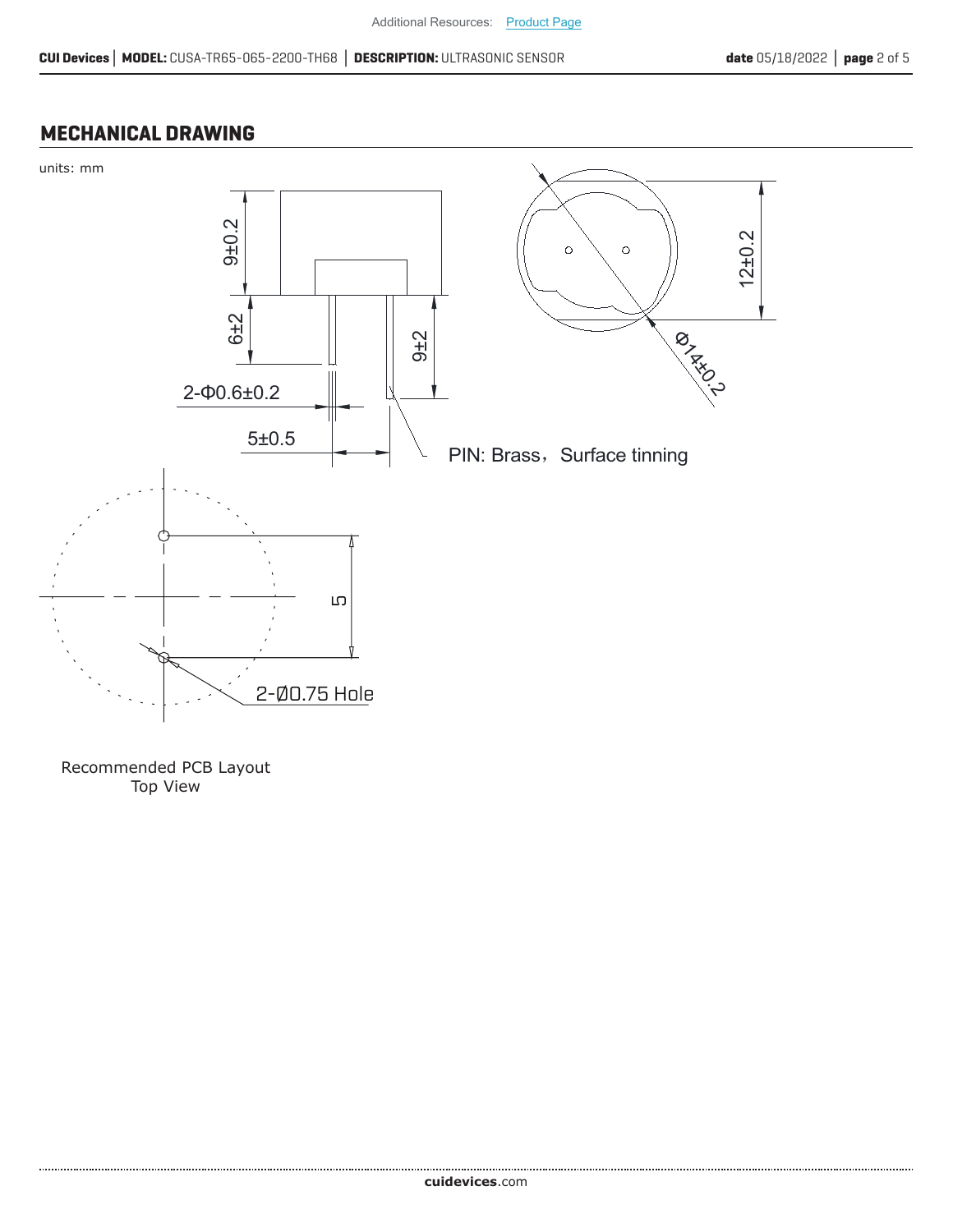#### **BEAM PATTERNS**

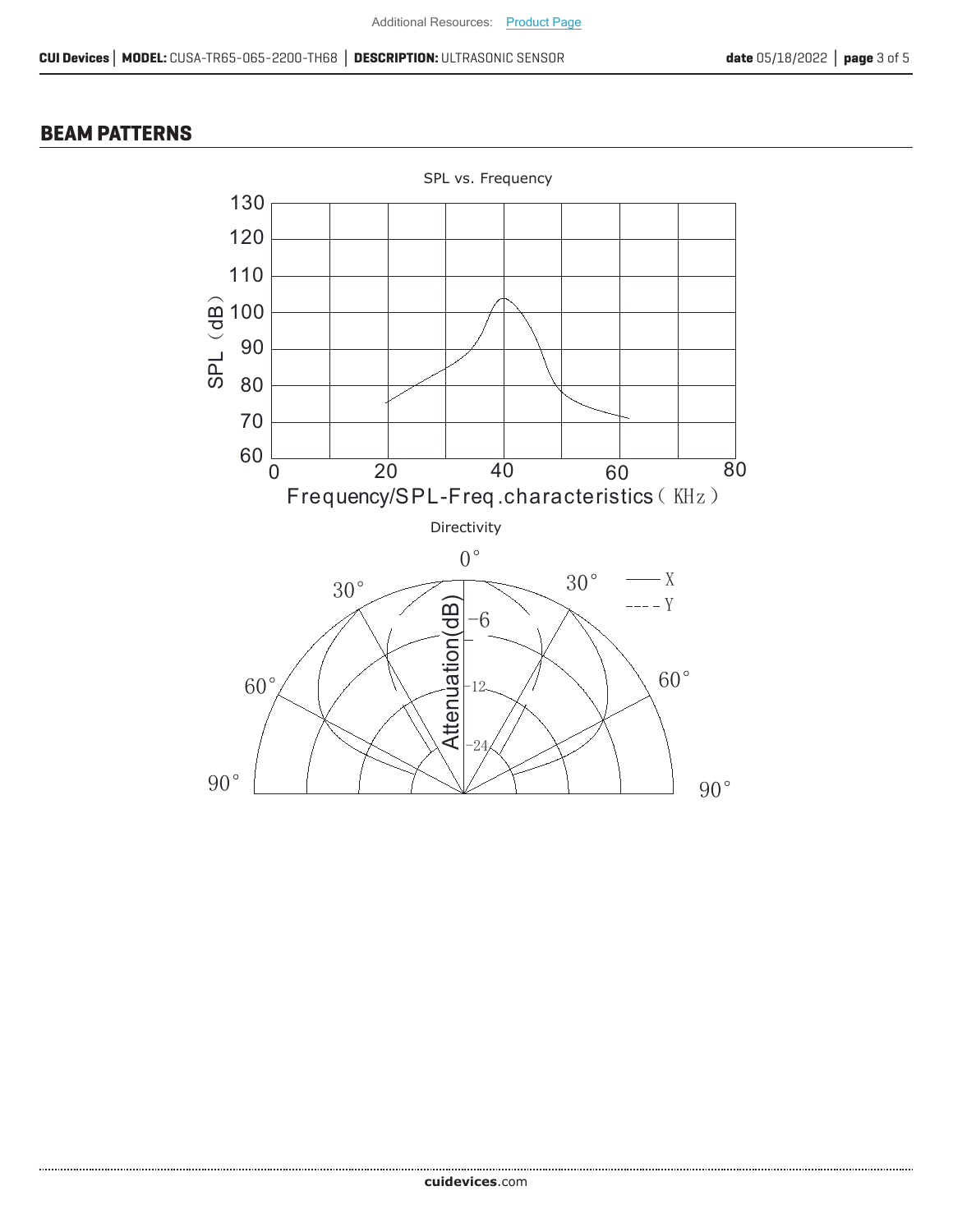#### **PACKAGING**

units: mm

Tray Size: 235 x 135 x 30 mm Tray QTY: 50 pcs per tray Carton Size: 280 x 285 x 240 mm Carton QTY: 1,000 pcs per carton